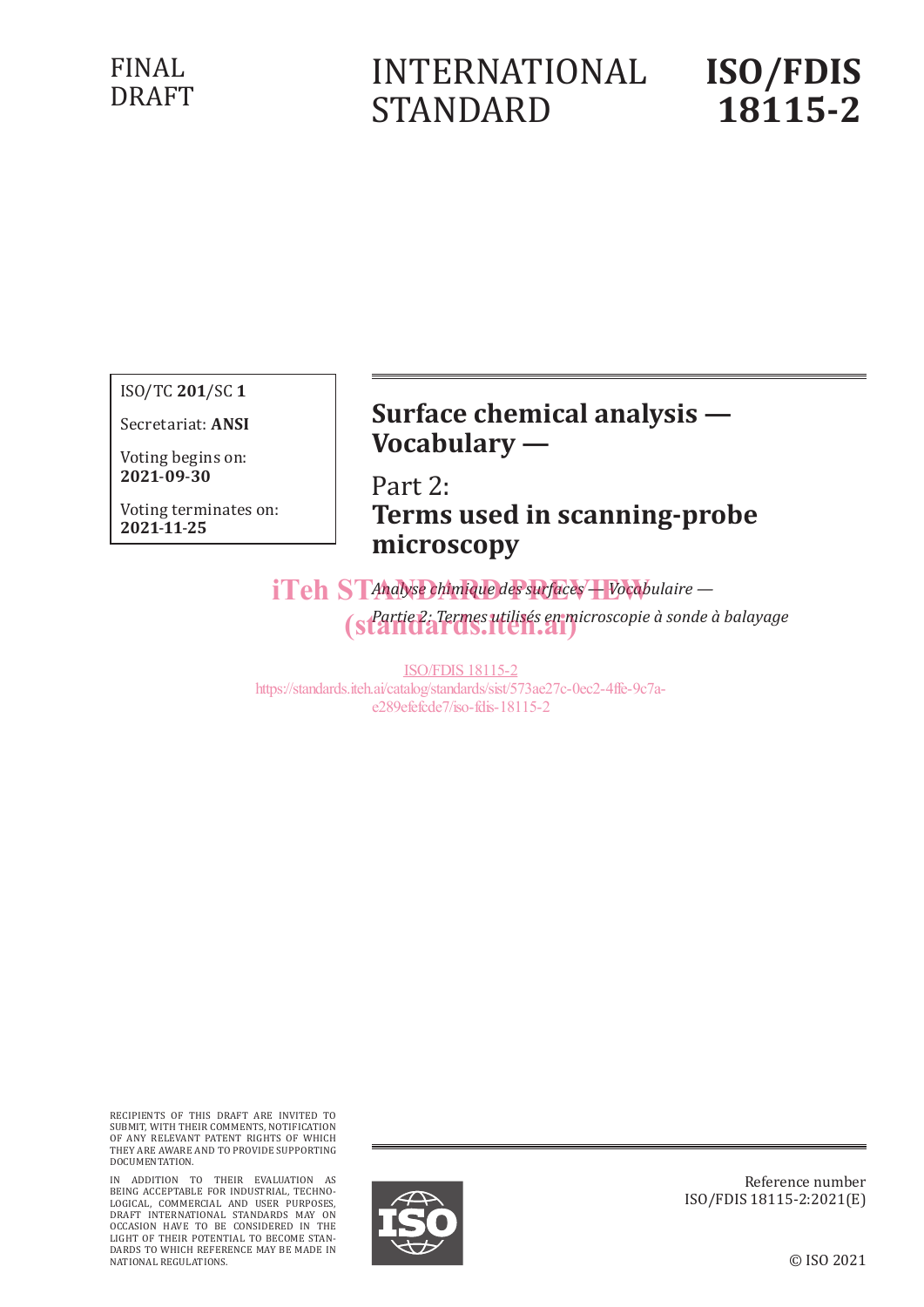## iTeh STANDARD PREVIEW (standards.iteh.ai)

ISO/FDIS 18115-2 https://standards.iteh.ai/catalog/standards/sist/573ae27c-0ec2-4ffe-9c7ae289efefcde7/iso-fdis-18115-2



#### **COPYRIGHT PROTECTED DOCUMENT**

#### © ISO 2021

All rights reserved. Unless otherwise specified, or required in the context of its implementation, no part of this publication may be reproduced or utilized otherwise in any form or by any means, electronic or mechanical, including photocopying, or posting on the internet or an intranet, without prior written permission. Permission can be requested from either ISO at the address below or ISO's member body in the country of the requester.

ISO copyright office CP 401 • Ch. de Blandonnet 8 CH-1214 Vernier, Geneva Phone: +41 22 749 01 11 Email: copyright@iso.org Website: www.iso.org

Published in Switzerland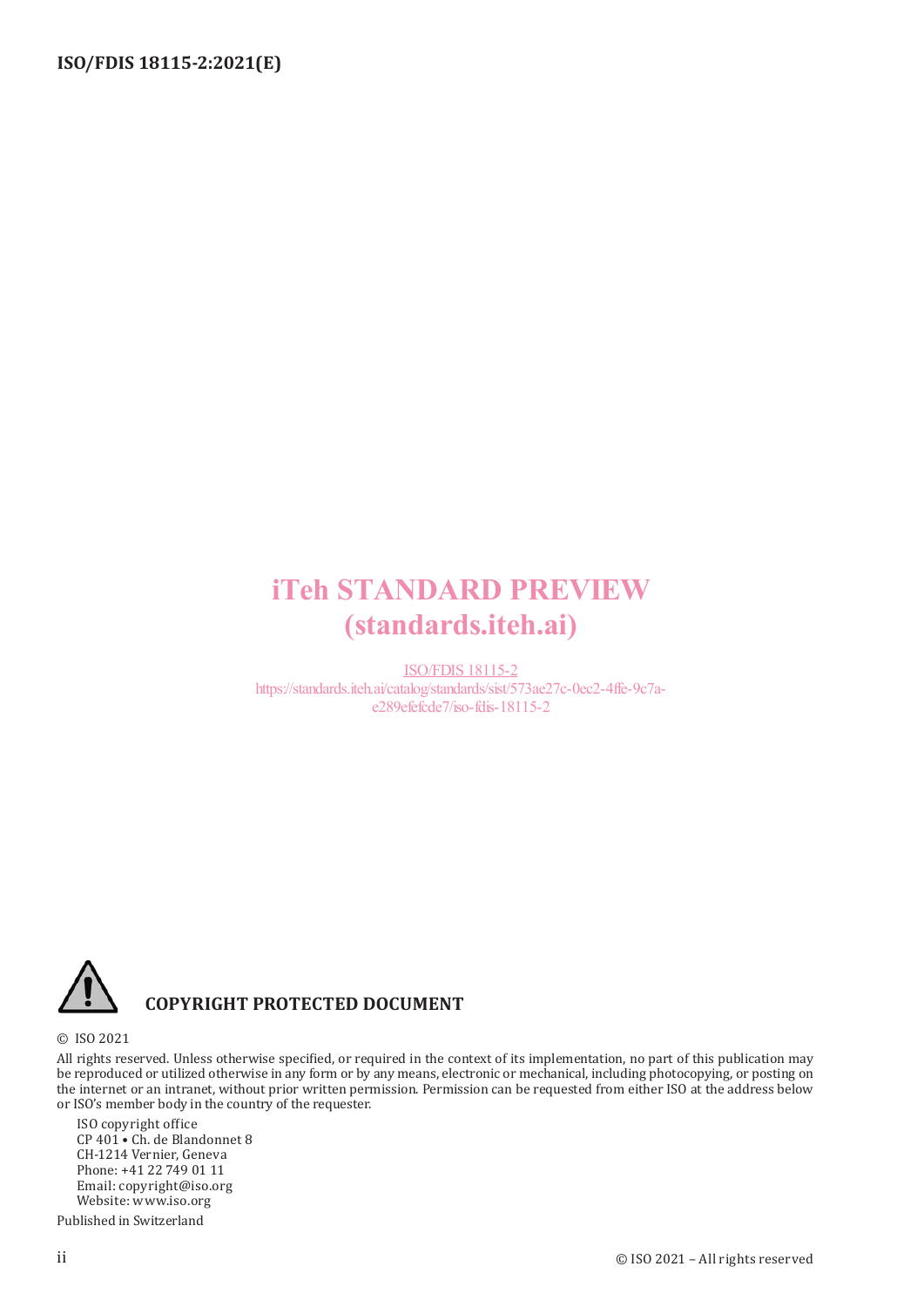Page

## **Contents**

|                         | $\textbf{For} \textbf{word} \textcolor{red}{.\textcolor{blue}{\textbf{so}-1}} \textbf{iv}$                                                                                                                                                                                                                                                                                              |  |
|-------------------------|-----------------------------------------------------------------------------------------------------------------------------------------------------------------------------------------------------------------------------------------------------------------------------------------------------------------------------------------------------------------------------------------|--|
|                         |                                                                                                                                                                                                                                                                                                                                                                                         |  |
| $\mathbf{1}$            | $\textbf{Scope} \texttt{} \texttt{} \texttt{} \texttt{} \texttt{} \texttt{} \texttt{} \texttt{} \texttt{} \texttt{} \texttt{} \texttt{} \texttt{} \texttt{} \texttt{} \texttt{} \texttt{} \texttt{} \texttt{} \texttt{} \texttt{} \texttt{} \texttt{} \texttt{} \texttt{} \texttt{} \texttt{} \texttt{} \texttt{} \texttt{} \texttt{} \texttt{} \texttt{} \texttt{} \texttt{} \texttt{$ |  |
| 2 <sup>1</sup>          |                                                                                                                                                                                                                                                                                                                                                                                         |  |
| 3                       |                                                                                                                                                                                                                                                                                                                                                                                         |  |
| $\overline{\mathbf{4}}$ |                                                                                                                                                                                                                                                                                                                                                                                         |  |
| 5                       | Terms for scanning probe methods 2000 10 and 2000 10 and 2000 10 and 2000 10 and 2000 10 and 2000 10 and 2000 10 and 2000 10 and 2000 10 and 2000 10 and 2000 10 and 2000 10 and 2000 10 and 2000 10 and 2000 10 and 2000 10 a                                                                                                                                                          |  |
| 6                       |                                                                                                                                                                                                                                                                                                                                                                                         |  |
| $\overline{7}$          |                                                                                                                                                                                                                                                                                                                                                                                         |  |
|                         |                                                                                                                                                                                                                                                                                                                                                                                         |  |
|                         |                                                                                                                                                                                                                                                                                                                                                                                         |  |
|                         |                                                                                                                                                                                                                                                                                                                                                                                         |  |

## **iTeh STANDARD PREVIEW** (standards.iteh.ai)

**ISO/FDIS 18115-2** https://standards.iteh.ai/catalog/standards/sist/573ae27c-0ec2-4ffe-9c7ae289efefcde7/iso-fdis-18115-2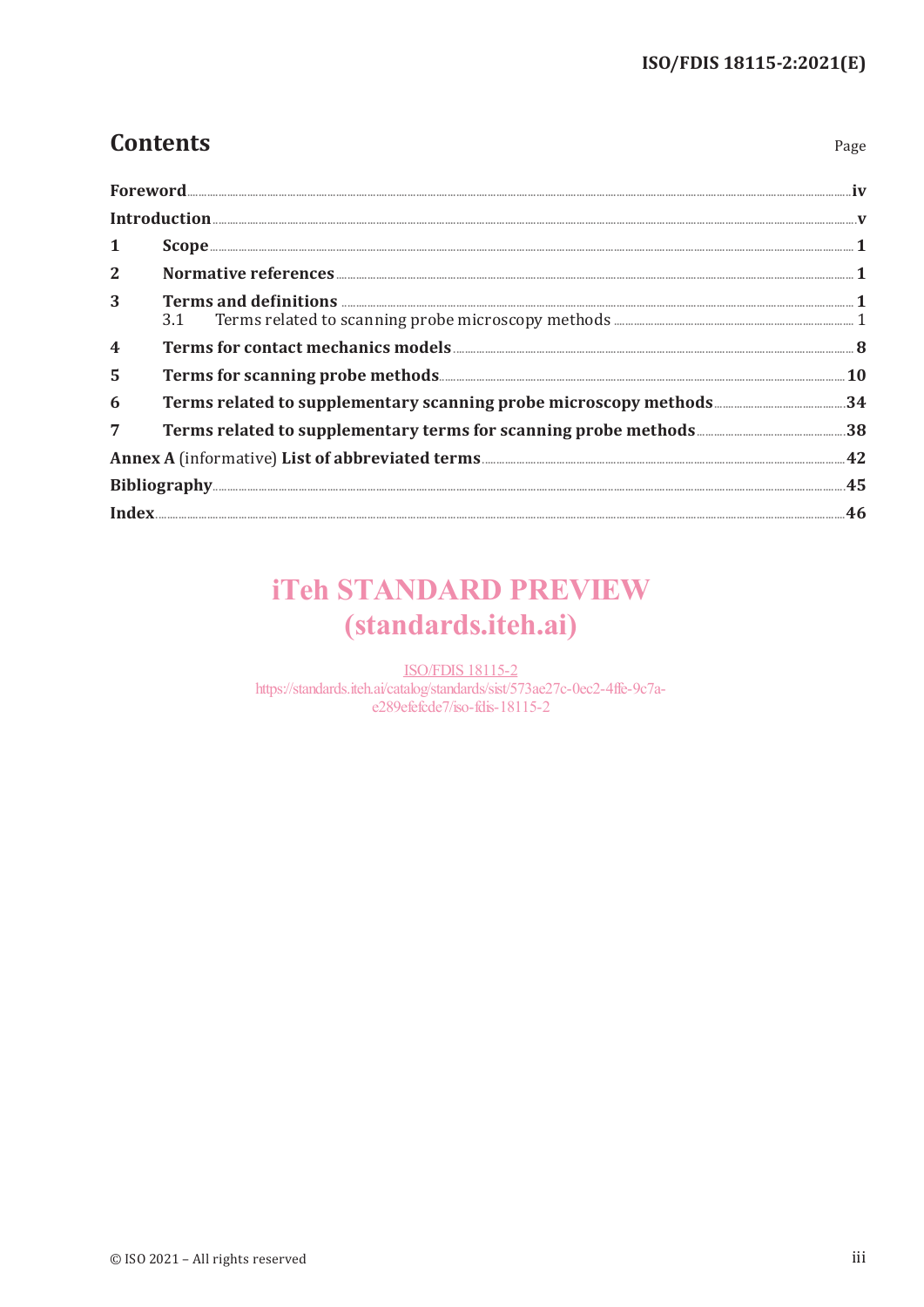## **Foreword**

ISO (the International Organization for Standardization) is a worldwide federation of national standards bodies (ISO member bodies). The work of preparing International Standards is normally carried out through ISO technical committees. Each member body interested in a subject for which a technical committee has been established has the right to be represented on that committee. International organizations, governmental and non-governmental, in liaison with ISO, also take part in the work. ISO collaborates closely with the International Electrotechnical Commission (IEC) on all matters of electrotechnical standardization.

The procedures used to develop this document and those intended for its further maintenance are described in the ISO/IEC Directives, Part 1. In particular, the different approval criteria needed for the different types of ISO documents should be noted. This document was drafted in accordance with the editorial rules of the ISO/IEC Directives, Part 2 (see www.iso.org/directives).

Attention is drawn to the possibility that some of the elements of this document may be the subject of patent rights. ISO shall not be held responsible for identifying any or all such patent rights. Details of any patent rights identified during the development of the document will be in the Introduction and/or on the ISO list of patent declarations received (see www.iso.org/patents).

Any trade name used in this document is information given for the convenience of users and does not constitute an endorsement.

For an explanation of the voluntary nature of standards, the meaning of ISO specific terms and expressions related to conformity assessment, as well as information about ISO's adherence to the World Trade the World Trade Organization (WTO) principles in the Technical Barriers to Trade (TBT), see www.iso.org/iso/foreword.html. (standards.iteh.ai)

This document was prepared by Technical Committee ISO/TC 201, *Surface chemical analysis*, Subcommittee SC 1, *Terminology*. ISO/FDIS 18115-2 https://standards.iteh.ai/catalog/standards/sist/573ae27c-0ec2-4ffe-9c7a-

This third edition cancels and replaces the second edition (HSO 18115-2:2013), of which it constitutes a minor revision.

The changes to the previous edition are as follows:

— the term "Kelvin-force microscopy" has been replaced with "Kelvin-probe force microscopy" and, where it occurred, the term "scanning-probe microscopy" has been replaced with "scanning probe microscopy".

A list of all parts in the ISO 18115 series can be found on the ISO website.

Any feedback or questions on this document should be directed to the user's national standards body. A complete listing of these bodies can be found at www.iso.org/members.html.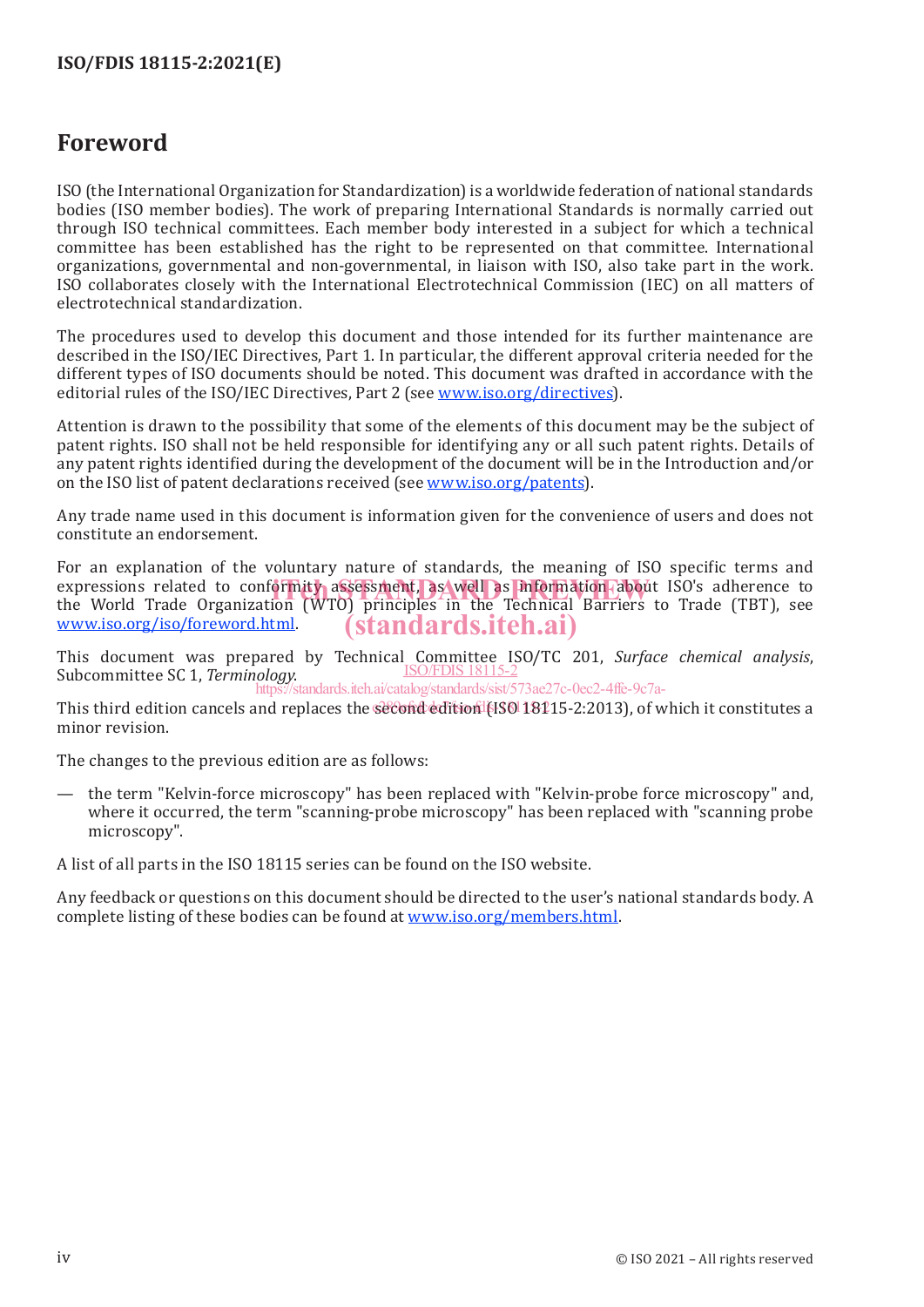## **Introduction**

Surface chemical analysis is an important area which involves interactions between people with different backgrounds and from different fields. Those conducting surface chemical analysis might be materials scientists, chemists, or physicists and might have a background that is primarily experimental or primarily theoretical. Those making use of the surface chemical data extend beyond this group into other disciplines.

With the present techniques of surface chemical analysis, compositional information is obtained for regions close to a surface (generally within 20 nm) and composition-versus-depth information is obtained with surface analytical techniques as surface layers are removed. The terms covered in this document relate to scanning probe microscopy. The surface analytical terms covered in ISO 18115-1 extend from the techniques of electron spectroscopy and mass spectrometry to optical spectrometry and X-ray analysis. Concepts for these techniques derive from disciplines as widely ranging as nuclear physics and radiation science to physical chemistry and optics.

The wide range of disciplines and the individualities of national usages have led to different meanings being attributed to particular terms and, again, different terms being used to describe the same concept. To avoid the consequent misunderstandings and to facilitate the exchange of information, it is essential to clarify the concepts, to establish the correct terms for use, and to establish their definitions.

The terms are given in alphabetical order, classified under the following:

- Clause 3: Definitions of the scanning probe microscopy methods;
- Clause 4: Acronyms and terms for contact mechanics models;
- Clause 5: Definitions of terms for scanning probe methods;
- <u>Clause 6</u>: Definitions of supplementa<u>ry) scanning pr</u>obe microscopy methods;
- Clause 7: Definitions of supplementary terms for scanning probe methods. https://standards.iteh.ai/catalog/standards/sist/573ae27c-0ec2-4ffe-9c7ae289efefcde7/iso-fdis-18115-2

In the terms in Clause 3, note that the final "M" or final "S" in the acronyms, given as "microscopy" or "spectroscopy", may also mean "microscope" or "spectrometer", respectively, depending on the context. For the definition relating to the microscope or spectrometer, replace the words "a method" by the words "an instrument" where that appears.

In contact mechanics, covered in Clause 4, the basic theories are often referenced by acronyms. To avoid confusion, these acronyms are defined below. These models all assume that the materials in contact are homogeneous and isotropic, and have a linear elastic constitutive behaviour. Various contact models for inhomogeneous, anisotropic, nonlinear, viscoelastic, elastoplastic, and other materials have been derived and can be found in the literature.

Many terms concerned with profilometry, or more correctly, surface texture measuring instruments, may be found in ISO 3274 and ISO 4287. ISO 3274 specifies the properties of the instrument that influence profile evaluation and provides basic considerations of the specification of contact (stylus) instruments (profile meter and profile recorder) whereas ISO 4287 concerns some issues involving surface texture.

Those interested in a more detailed understanding of profilometry or surface texture measuring instruments should consult ISO 3274, ISO 4287, ISO 25178 and other referenced documents.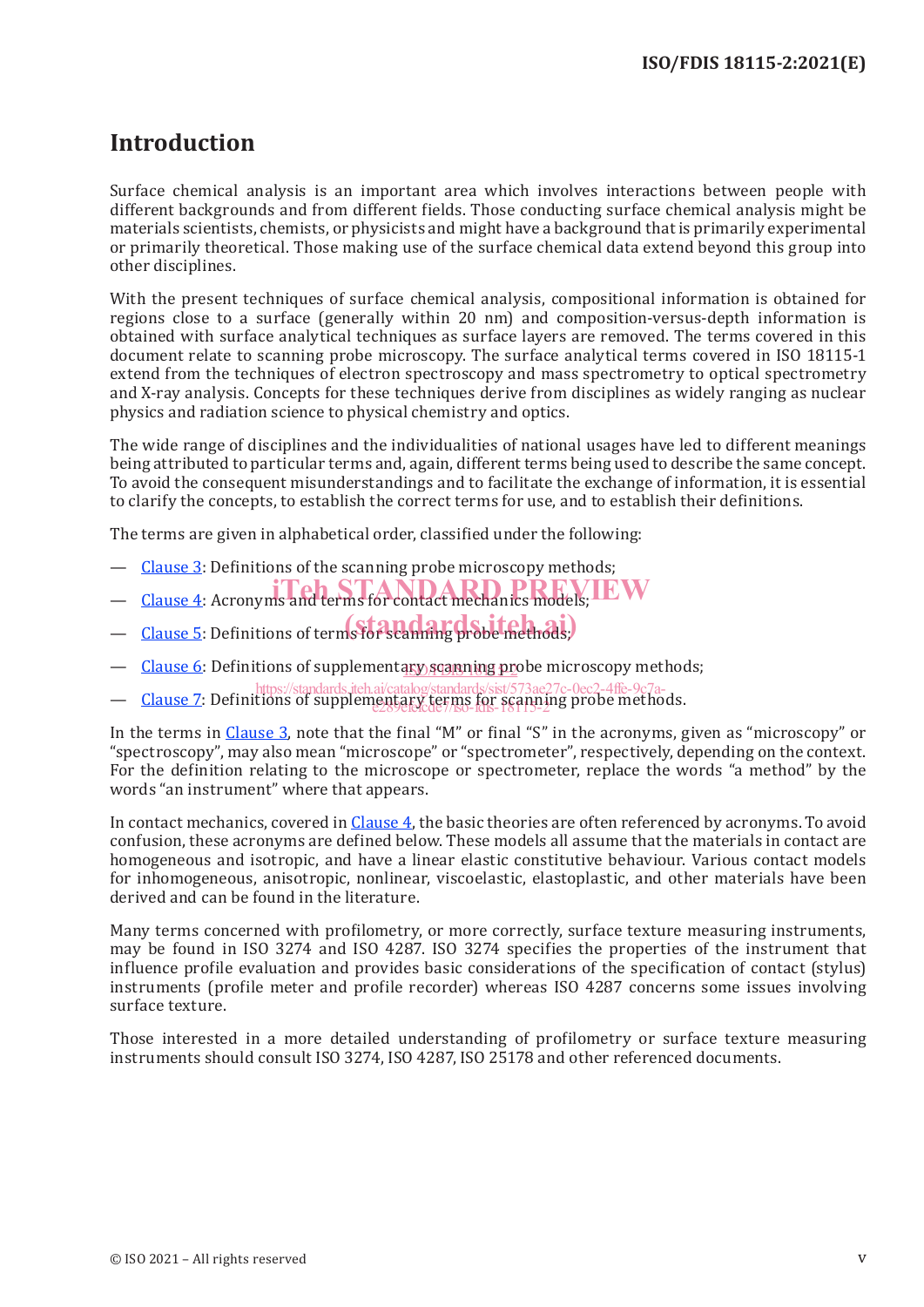## iTeh STANDARD PREVIEW (standards.iteh.ai)

ISO/FDIS 18115-2 https://standards.iteh.ai/catalog/standards/sist/573ae27c-0ec2-4ffe-9c7ae289efefcde7/iso-fdis-18115-2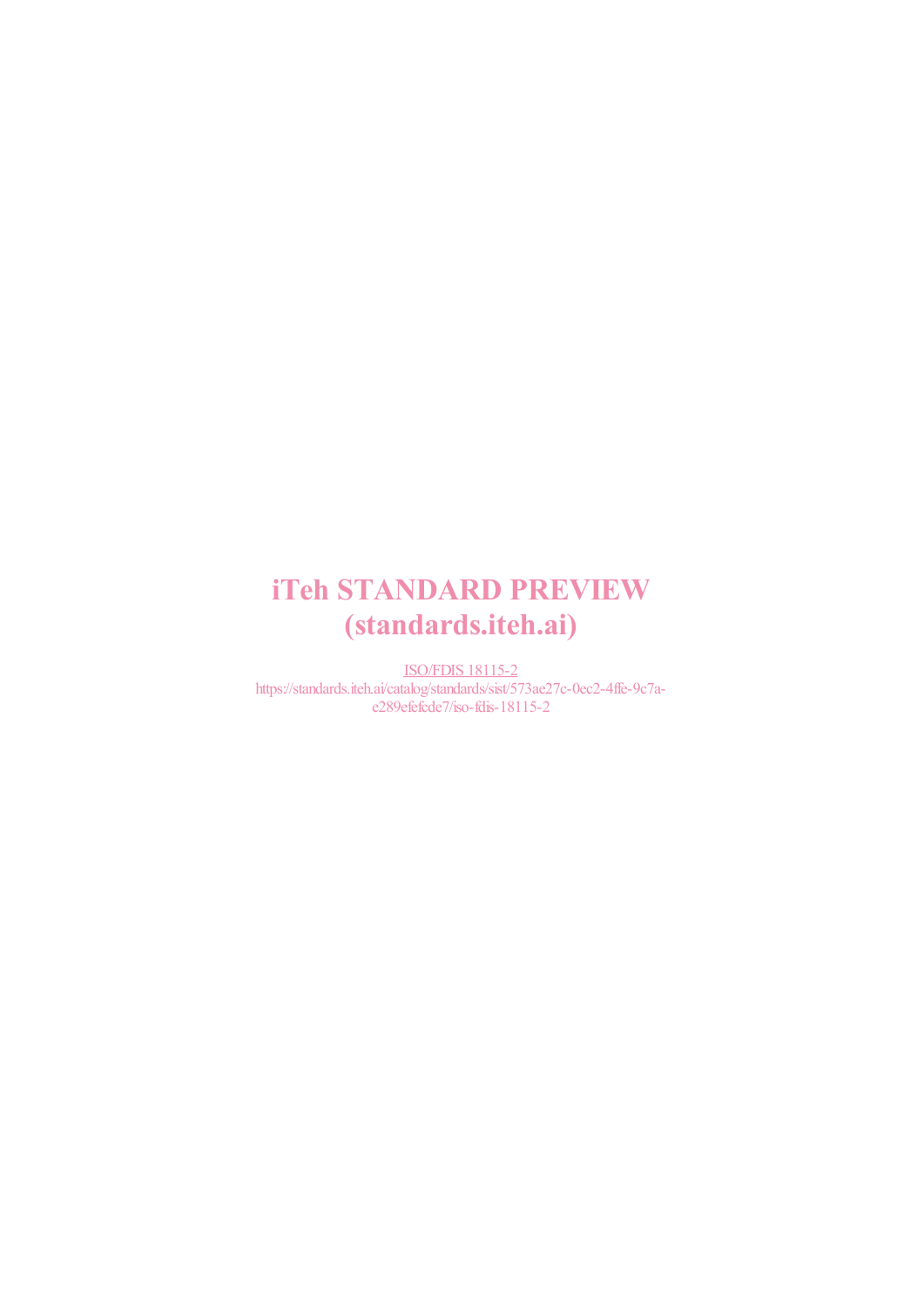## **Surface chemical analysis — Vocabulary —**

## Part 2: **Terms used in scanning-probe microscopy**

#### **1 Scope**

**3.1.1**

This document defines terms for surface chemical analysis. ISO 18115-1 covers general terms and those used in spectroscopy while this document covers terms used in scanning probe microscopy.

#### **2 Normative references**

There are no normative references in this document.

#### **3 Terms and definitions**

ISO and IEC maintain terminological databases for use in standardization at the following addresses:

- ISO Online browsing platform: available at https://www.iso.org/obp
- IEC Electropedia: available at https://www.electropedia.org/

#### 3.1 Terms related to scanning probe microscopy methods

https://standards.iteh.ai/catalog/standards/sist/573ae27c-0ec2-4ffe-9c7a-

e289efefcde7/iso-fdis-18115-2

#### **apertureless Raman microscopy**

<NSOM, SNOM> method of microscopy involving the acquisition of Raman spectroscopic data utilizing a *near-field* (5.88) optical source and based upon a metal *tip* (5.120) in close proximity to the sample surface illuminated with suitably polarized light

**3.1.2 atomic-force microscopy AFM**

DEPRECATED: scanning force microscopy DEPRECATED: SFM

method for imaging surfaces by mechanically scanning their surface contours, in which the deflection of a sharp *tip* (5.120) sensing the surface forces, mounted on a compliant *cantilever* (5.18), is monitored

Note 1 to entry: AFM can provide a quantitative height *image* (5.69) of both insulating and conducting surfaces.

Note 2 to entry: Some AFM instruments move the sample in the *x*-, *y*- and *z*-directions while keeping the tip position constant and others move the tip while keeping the sample position constant.

Note 3 to entry: AFM can be conducted in vacuum, a liquid, a controlled atmosphere, or air. Atomic resolution may be attainable with suitable samples, with sharp tips, and by using an appropriate imaging mode.

Note 4 to entry: Many types of force can be measured, such as the *normal forces* (5.91) or the *lateral* (5.77), *friction* (5.62), or shear force. When the latter is measured, the technique is referred to as *lateral* (3.1.13), *frictional* (3.1.11)*,* or *shear force microscopy* (3.1.37). This generic term encompasses all of the types of force microscopy listed in Annex A.

Note 5 to entry: AFMs can be used to measure surface normal forces at individual points in the pixel array used for imaging.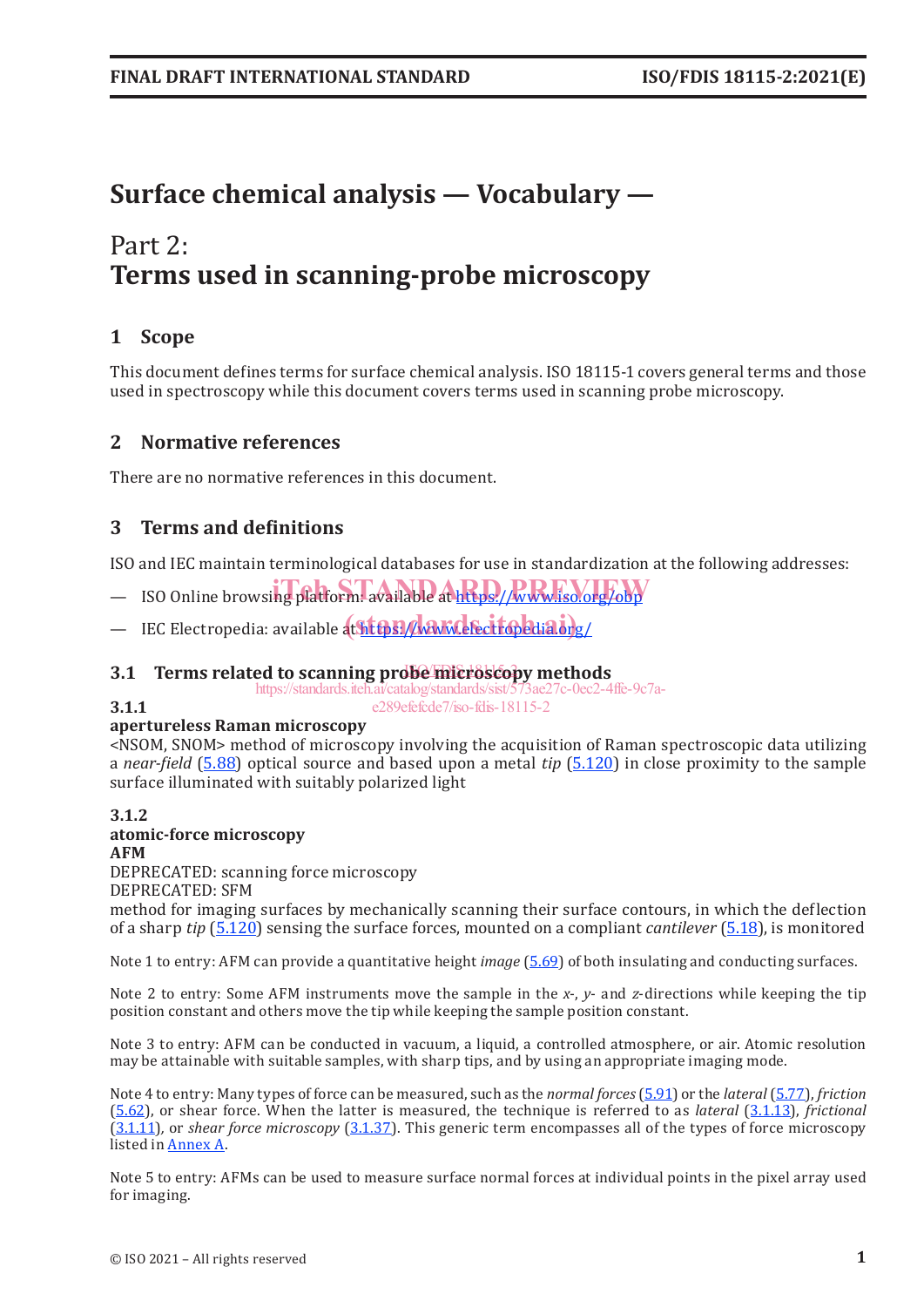Note 6 to entry: For typical AFM tips with radii < 100 nm, the normal force should be less than about 0,1 μN, depending on the sample material, or irreversible surface deformation and excessive tip wear occur.

#### **3.1.3 chemical-force microscopy CFM**

*LFM* (3.1.13) or *AFM* (3.1.2) mode in which the deflection of a sharp *probe tip* (5.120), functionalized to provide interaction forces with specific molecules, is monitored

Note 1 to entry: LFM is the most popularly used mode.

#### **3.1.4 conductive-probe atomic-force microscopy CPAFM** DEPRECATED: CAFM

DEPRECATED: C-AFM

<AFM> *AFM* (3.1.2) mode in which a conductive *probe* (5.109) is used to measure both topography and electric current between the *tip* (5.120) and the sample

Note 1 to entry: CPAFM is a secondary imaging mode derived from contact AFM that characterizes conductivity variations across medium- to low-conducting and semiconducting materials. Typically, a DC bias is applied to the tip, and the sample is held at ground potential. While the *z* feedback signal is used to generate a normal-contact AFM topography *image* (5.69), the current passing between the tip and the sample is measured to generate the conductive AFM image.

#### **3.1.5**

#### 3.1.5<br>current-imaging tunnelling**spectroscopyANDARD PREVIEW CITS**

CITS<br><STM> method in which the STM tip is held at a constant height above the surface, while the bias voltage, *V*, is scanned and the tunnelling current, *I*, is measured and mapped

ISO/FDIS 18115-2

Note 1 to entry: The constant height is usually maintained by gating the feedback loop so that it is only active for some proportion of the time; during the remaining time, the feedback loop is switched off and the applied tip bias<br>is ramped and the current is measured.

Note 2 to entry: See *I-V spectroscopy* (5.74).

#### **3.1.6 dynamic-mode AFM dynamic-force microscopy DFM**

<AFM> *AFM* (3.1.2) mode in which the relative positions of the *probe tip* (5.120) and sample vary in a sinusoidal manner at each point in the *image* (5.69)

Note 1 to entry: The sinusoidal oscillation is usually in the form of a vibration in the *z*-direction and is often driven at a frequency close to, and sometimes equal to, the cantilever resonance frequency.

Note 2 to entry: The signal measured can be the amplitude, the phase shift, or the resonance frequency shift of the cantilever.

#### **3.1.7**

#### **electrostatic-force microscopy**

DEPRECATED: electric-force microscopy

<AFM> *AFM* (3.1.2) mode in which a conductive *probe* (5.109) is used to map both topography and electrostatic force between the *tip* (5.120) and the sample surface

#### **3.1.8**

#### **electrochemical atomic-force microscopy EC-AFM**

<AFM> *AFM* (3.1.2) mode in which a conductive *probe* (5.109) is used in an electrolyte solution to measure both topography and electrochemical current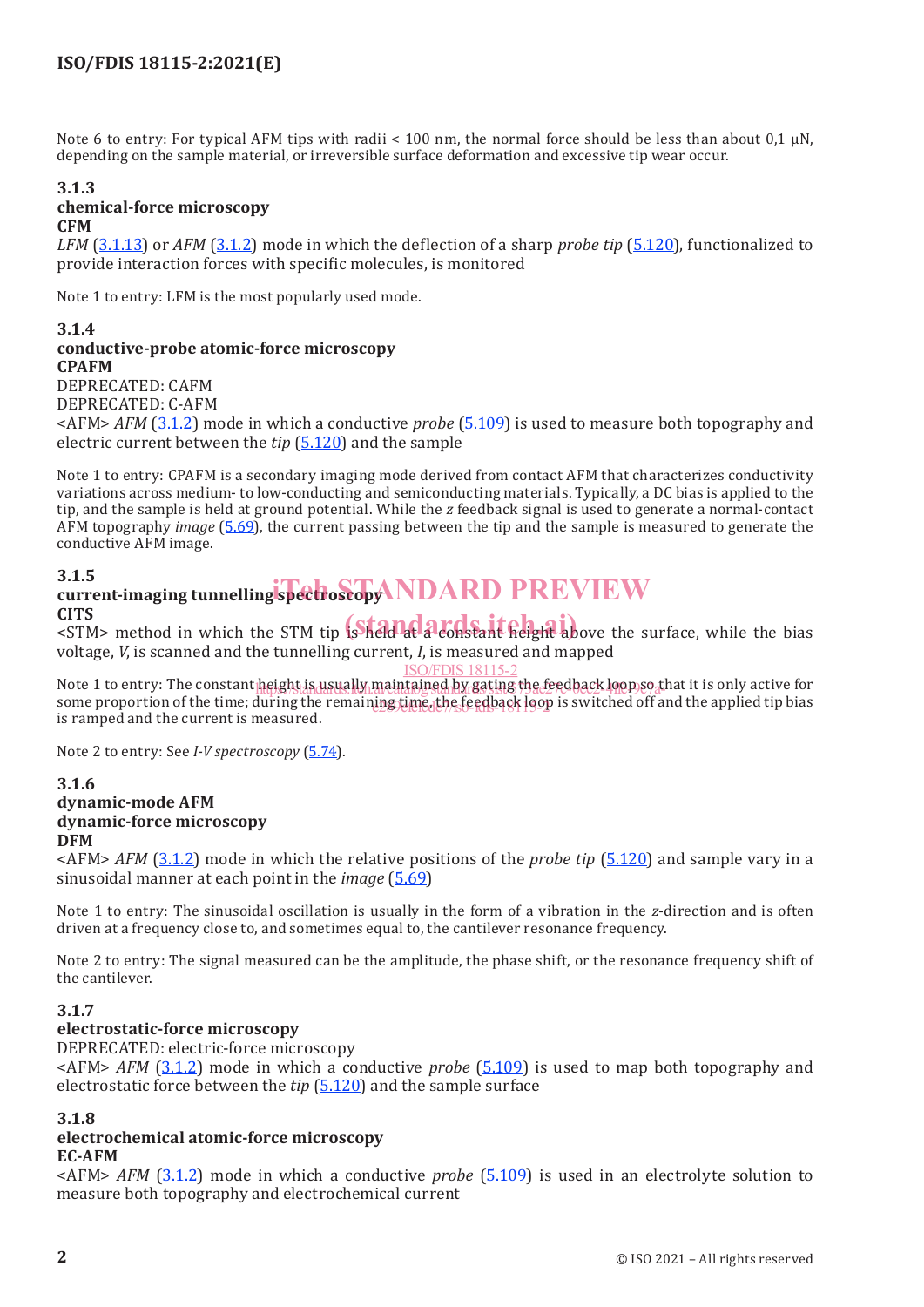#### **3.1.9**

#### **electrochemical scanning tunnelling microscopy EC-STM**

<STM> *STM* (3.1.34) mode in which a coated *tip* (5.120) is used in an electrolyte solution to measure both topography and electrochemical current

#### **3.1.10 frequency modulation atomic-force microscopy FM-AFM**

*dynamic-mode AFM* (3.1.6) in which the shift in *resonance frequency* (5.134) of the *probe assembly* (5.20) is monitored and is adjusted to a set point using a feedback circuit

#### **3.1.11 frictional-force microscopy FFM**

*SPM* (3.1.30) mode in which the *friction force* (5.62) is monitored

Note 1 to entry: The friction force can be detected in a static or frequency-modulated mode. Information on the tilt azimuthal variation of the frictional force needs the static mode.

#### **3.1.12 Kelvin-probe force microscopy KPFM**

DEPRECATED: KFM

*dynamic-mode AFM* (3.1.6) using a conducting probe tip to measure spatial or temporal changes in the relative electric potentials of the tip and the surface) PREVIEW

Note 1 to entry: Changes in the rela<mark>tive potentials reflect changes in</mark> the surface *work function*.

#### **3.1.13**

**lateral-force microscopy**

ISO/FDIS 18115-2

**LFM** https://standards.iteh.ai/catalog/standards/sist/573ae27c-0ec2-4ffe-9c7a-

*SPM* (3.1.30) mode in which surface contours are scanned with a *probe assembly* (5.20) while monitoring the lateral forces exerted on the *probe tip* (5.120) by observation of the torsion of the *cantilever* (5.18) arising as a result of those forces

Note 1 to entry: The lateral forces can be detected in a static or frequency-modulated mode. Information on the tilt azimuth of surface molecules needs the static mode.

#### **3.1.14 magnetic dynamic-force microscopy MDFM** DEPRECATED: magnetic AC mode DEPRECATED: MAC mode <AFM> *AFM* (3.1.2) mode in which the *probe* (5.109) is oscillated by using a *magnetic force* (5.80)

#### **3.1.15 magnetic-force microscopy MFM**

*AFM* (3.1.2) mode employing a *probe assembly* (5.20) that monitors both atomic forces and magnetic interactions between the *probe tip* (5.120) and a surface

#### **3.1.16 magnetic-resonance force microscopy MRFM**

<AFM> *AFM* (3.1.2) imaging mode in which magnetic signals are mechanically detected by using a *cantilever* (5.18) at resonance and the force arising from nuclear or electronic spin in the sample is sensitively measured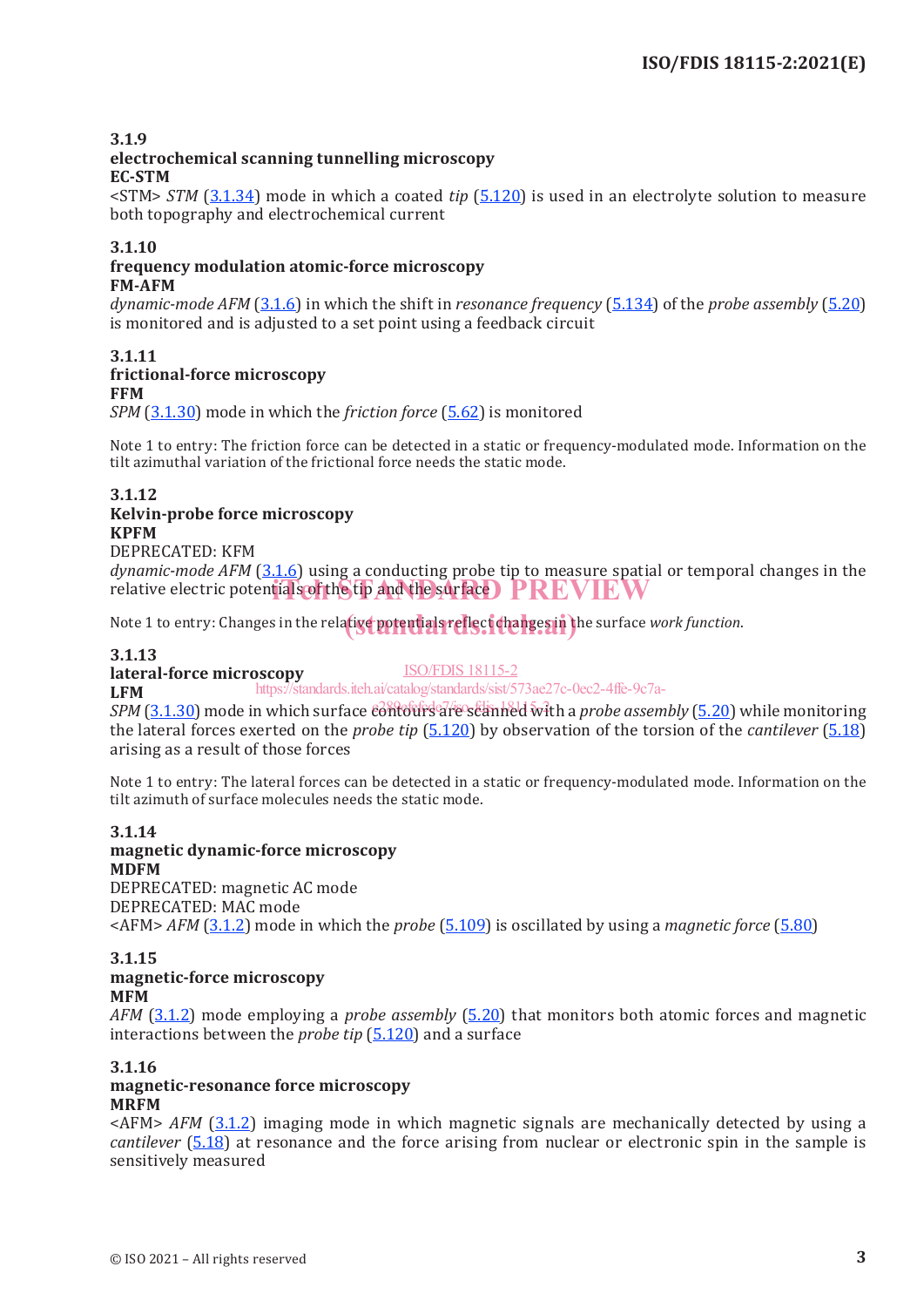#### **3.1.17 near-field scanning optical microscopy NSOM scanning near-field optical microscopy SNOM**

method of imaging surfaces optically in transmission or reflection by mechanically scanning an optically active *probe* (5.109) much smaller than the wavelength of light over the surface while monitoring the transmitted or reflected light or an associated signal in the *near-field* (5.88) regime

Note 1 to entry: See *scattering NSOM* (3.1.36), *scattering SNOM* (3.1.36).

Note 2 to entry: Topography is important and the probe is scanned at constant height. Usually, the probe is oscillated in the shear mode to detect and set the height.

Note 3 to entry: Where the extent of the optical probe is defined by an *aperture* (5.5), the aperture size is typically in the range of 10 nm to 100 nm, and this largely defines the resolution. This form of instrument is often called an aperture NSOM or aperture SNOM to distinguish it from a *scattering NSOM* (3.1.36) or *scattering SNOM* (3.1.36) [previously called *apertureless NSOM* (3.1.36) or *apertureless SNOM* (3.1.36)], although, generally, the adjective "aperture" is omitted. In the apertureless form, the extent of the optically active probe is defined by an illuminated sharp metal or metal-coated *tip* (5.120) with a radius typically in the range of 10 nm to 100 nm, and this largely defines the resolution.

Note 4 to entry: In addition to the optical *image* (5.69), NSOM can provide a quantitative image of the surface contours similar to that available in *AFM* (3.1.2) and allied scanning probe techniques.

Note 5 to entry: This generic term encompasses all of the types of near-field microscopy listed in Clause 2. iTeh STANDARD PREVIEW

#### **3.1.18**

#### **non-contact atomic-force microscopy** standards.iteh.ai) **NC-AFM**

*dynamic-mode AFM* (3.1.6) in which the *probe tip* (5.120) is operated at such a distance from the surface that it samples the weak, attractive van der Waals or other forces ISO/FDIS 18115-2 https://standards.iteh.ai/catalog/standards/sist/573ae27c-0ec2-4ffe-9c7a-

Note 1 to entry: Forces in this mode are very fow and are belly for studying soft materials or avoiding crosscontamination of the tip and the surface.

#### **3.1.19**

#### **photothermal micro-spectroscopy**

#### **PTMS**

**SThM** mode in which the *probe* (5.109) detects the photothermal response of a sample exposed to infrared light to obtain an absorption spectrum

Note 1 to entry: The infrared light can be either from a tuneable monochromatic source or from a broadband source set up as part of a Fourier transform infrared spectrometer. In the latter case, the photothermal temperature fluctuations can be measured as a function of time to provide an interferogram which is Fouriertransformed to give the spectrum of sub-micron-sized regions of the sample.

#### **3.1.20**

#### **scanning capacitance microscopy SCM**

*SPM* (3.1.30) mode in which a conductive *probe* (5.109) is used to measure both topography and capacitance between the *tip* (5.120) and sample

#### **3.1.21**

#### **scanning chemical-potential microscopy SCPM**

*SPM* (3.1.30) mode in which spatial variations in the thermoelectric voltage signal, created by a constant temperature gradient normal to the sample surface, are measured and related to spatial variations in the chemical-potential gradient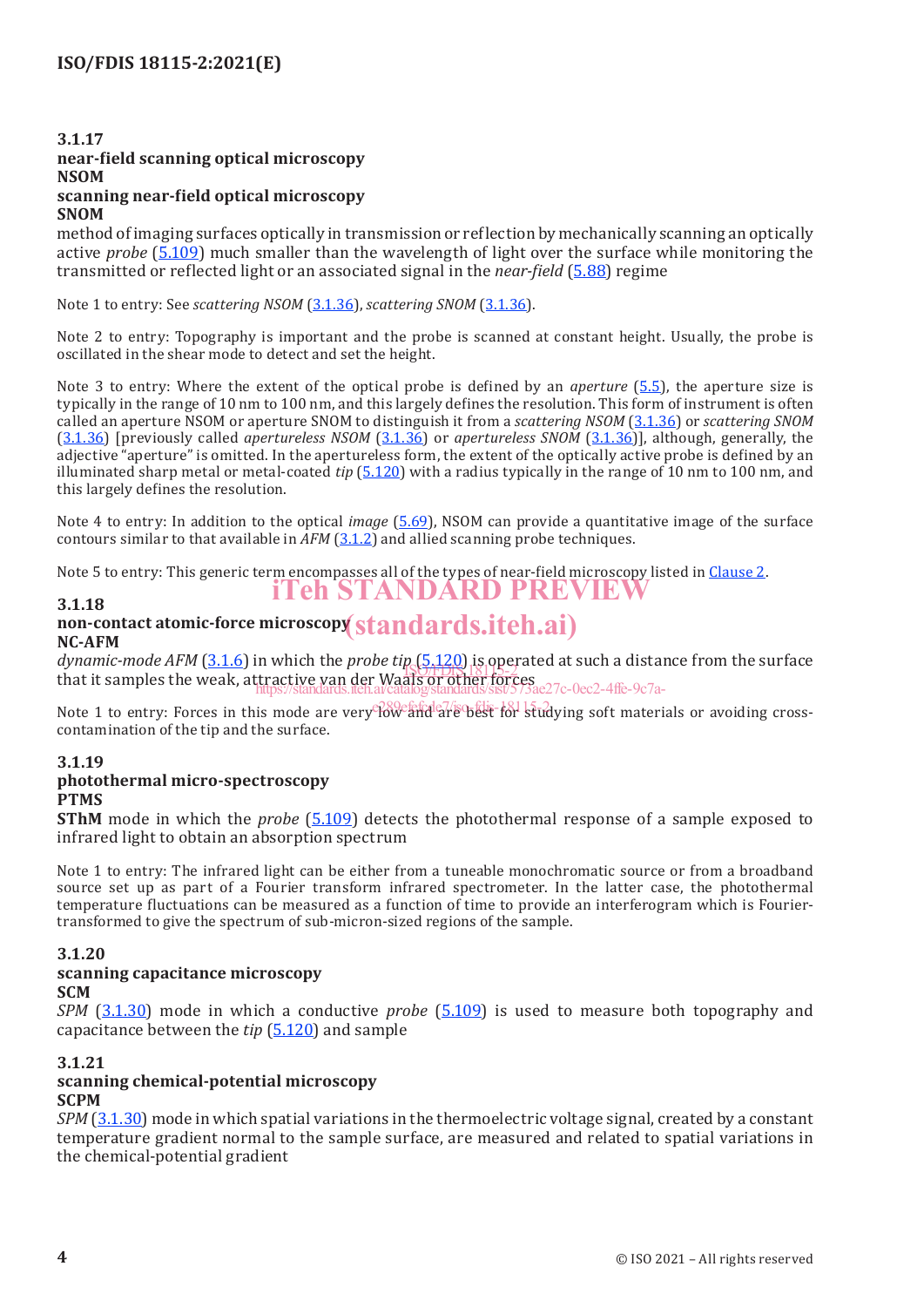#### **3.1.22 scanning electrochemical microscopy SECM**

*SPM* (3.1.30) mode in which imaging occurs in an electrolyte solution with an electrochemically active *tip* (5.120)

Note 1 to entry: See *electrochemical atomic-force microscopy*, *EC-AFM* (3.1.8), *electrochemical scanning probe microscopy*, *EC-SPM* (6.5), *electrochemical scanning tunnelling microscopy*, *EC-STM* (3.1.9).

Note 2 to entry: In most cases, the SECM tip is an ultramicroelectrode and the tip signal is a Faradaic current from electrolysis of solution species.

Note 3 to entry: The potential difference between the tip and either the sample or a reference electrode is usually monitored.

Note 4 to entry: The liquid is usually an ionic or polar liquid in which an electric double layer exists at the sample surface.

Note 5 to entry: The surface may be scanned with the tip at a constant height in the instrument frame to measure the convolution of topography and electrochemical activity, or if the sample is electrochemically homogeneous, in a feedback mode so that the tip is at a constant distance from the sample surface and the topography of the surface is recorded.

#### **3.1.23 scanning Hall probe microscopy SHPM**

 $SPM$   $(3.1.30)$  mode in which a Hall probe is used as the scanning sensor to measure and map the magnetic field from a sample surface magnetic field from a sample surface (standards.iteh.ai)

#### **3.1.24**

#### **scanning ion conductance microscopy** ISO/FDIS 18115-2 **SICM**

**SPM** (3.1.30) mode **in which and signal micropic midded** micropipette<sup>0</sup> or nanopipette is used as a local *probe* examples in the an electrolytic solution (5.109) for insulating samples immersed in an electrolytic solution

Note 1 to entry: The distance dependence of the ion conductance provides the key to performing non-contact surface profiling.

#### **3.1.25**

#### **scanning magneto-resistance microscopy SMRM**

*SPM* (3.1.30) mode in which a magneto-resistive sensor *probe* (5.109) on a *cantilever* (5.18) is scanned in the *contact mode* (5.35) over a magnetic sample surface to measure two-dimensional magnetic *images* (5.69) by acquiring magneto-resistive voltage

#### **3.1.26**

#### **scanning Maxwell stress microscopy SMSM**

*SPM* (3.1.30) mode in which a conductive *probe* (5.109) is used to measure both topography and surface potential by utilizing the Maxwell stress

#### **3.1.27**

#### **scanning near-field thermal microscopy SNTM**

SNOM method in which an infrared-sensing thermometer is used to detect the local emission collected by an optical *probe* (5.109) to measure both the topography and thermal properties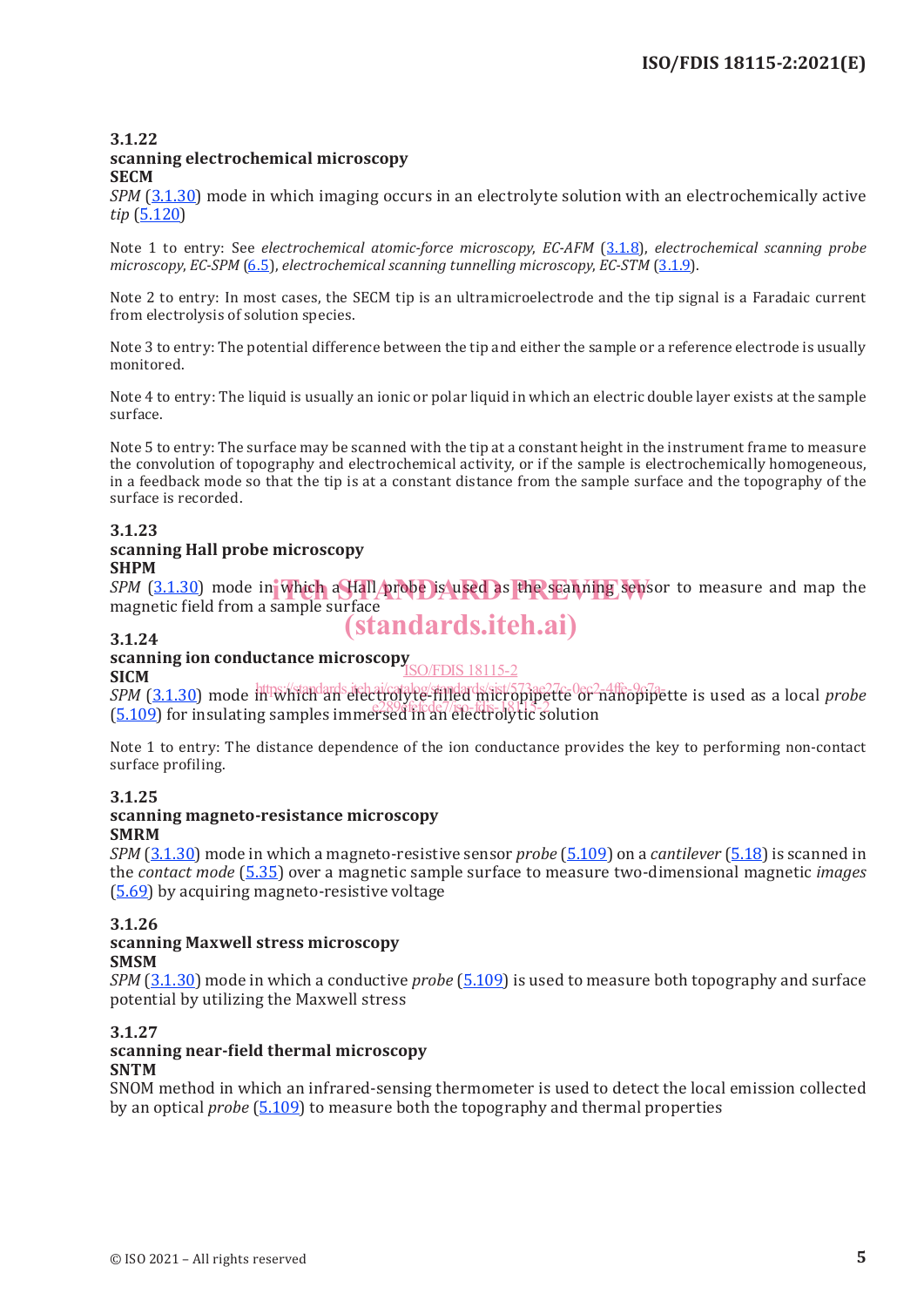#### **3.1.28**

#### **scanning near-field ultrasound holography SNFUH**

method for imaging surfaces and the subsurface regimes by mechanically scanning their surface contours and detecting the results of the interference of a high-frequency acoustic wave [of the order of MHz or higher and substantially greater than the *resonance frequency* (5.134) of the *cantilever* (5.18)] applied to the bottom of the sample while another wave is applied to the cantilever at a slightly different frequency

#### **3.1.29**

#### **scanning non-linear dielectric microscopy SNDM**

*SPM* (3.1.30) mode in which a conductive *probe* (5.109) is used to measure both topography and dielectric constant (capacitance)

#### **3.1.30**

#### **scanning probe microscopy**

#### **SPM**

method of imaging surfaces by mechanically scanning a *probe* (5.109) over the surface under study, in which the concomitant response of a detector is measured

Note 1 to entry: This generic term encompasses *AFM* (3.1.2), *CFM* (3.1.3), *CITS* (3.1.5), *FFM* (3.1.11), *LFM* (3.1.13), SFM, *SNOM* (3.1.17), *STM* (3.1.34), TSM, etc. listed in Annex A.

Note 2 to entry: The resolution varies from that of STM, where individual atoms can be resolved, to *SThM* (3.1.33), in which the resolution is generally limited to around Dun, RD PREVIEW

#### **3.1.31**

#### **scanning spreading-resistance microscopy** (standards.iteh.ai)

**SSRM**

**SPM (3.1.30)** mode in which a conductive *tip* (5.150) is used to measure both topography and spreading resistance https://standards.iteh.ai/catalog/standards/sist/573ae27c-0ec2-4ffe-9c7ae289efefcde7/iso-fdis-18115-2

Note 1 to entry: While full-diamond or diamond-coated *probes* (5.109) are almost always used for the SSRM of Si samples, it is possible to perform SSRM with other conductive tips when (in cases such as the imaging of InP, which is soft) the use of a diamond tip could damage the sample.

#### **3.1.32**

## **scanning surface potential microscopy**

#### **SSPM**

*SPM* (3.1.30) mode in which a conductive *probe* (5.109) is used to measure both topography and surface potential

Note 1 to entry: *KPFM* (3.1.12) is SSPM conducted using an *AFM* (3.1.2) as defined in 3.1.13. Where this is appropriate, KPFM should be used to describe the method rather than the more generic term, SSPM.

#### **3.1.33**

## **scanning thermal microscopy**

**SThM**

*SPM* (3.1.30) method in which a thermal sensor is integrated into the *probe* (5.109) to measure both topography and thermal properties

Note 1 to entry: Examples of such thermal properties are temperature and thermal conductivity.

Note 2 to entry: This method is sometimes known as thermal-scanning microscopy or TSM. This expression and acronym are deprecated.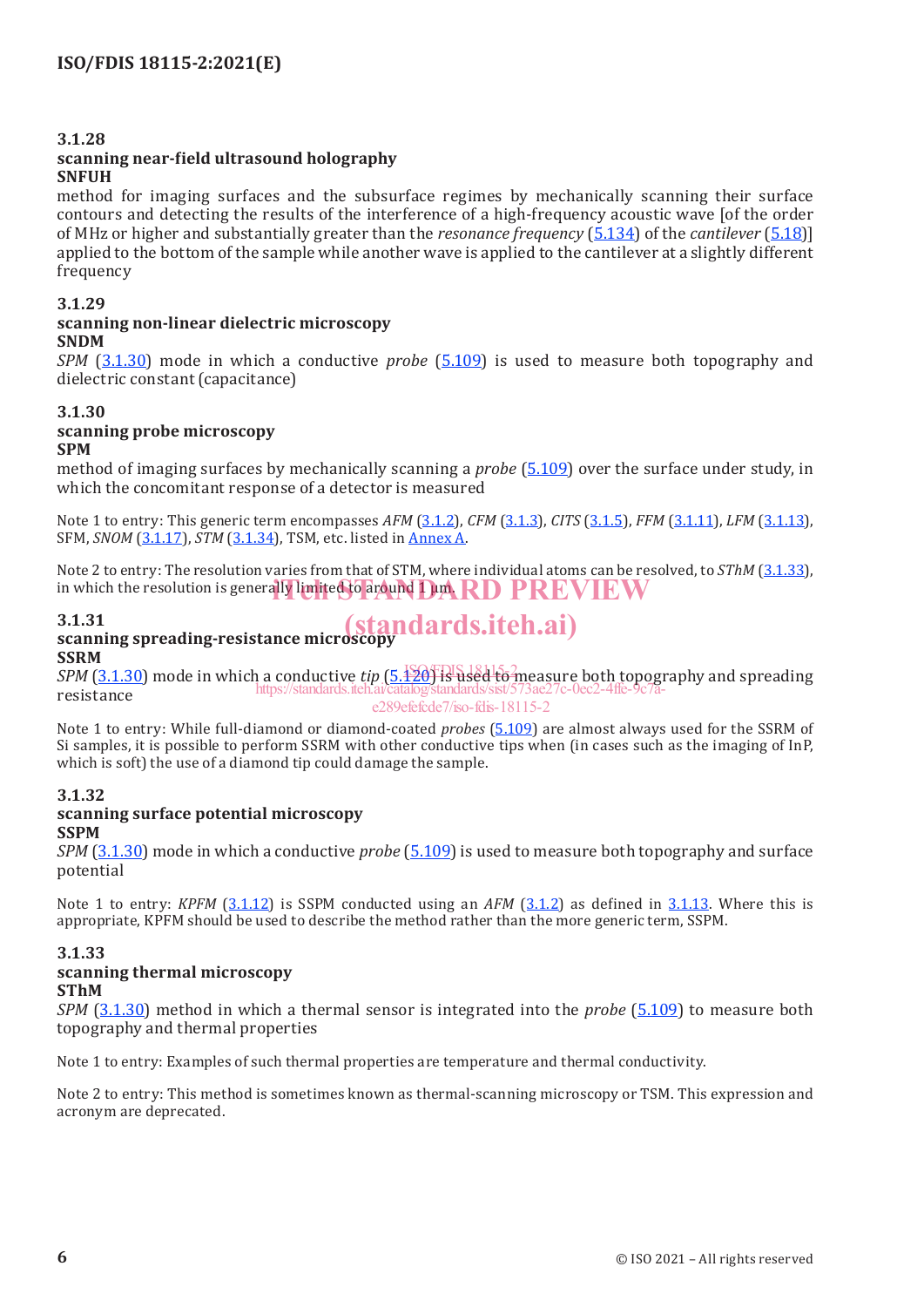#### **3.1.34 scanning tunnelling microscopy STM**

*SPM* (3.1.30) mode for imaging conductive surfaces by mechanically scanning a sharp, voltage-biased, conducting *probe tip* (5.120) over their surface, in which the data of the *tunnelling* (5.169) current and the tip-surface separation are used in generating the *image* (5.69)

Note 1 to entry: STM can be conducted in vacuum, a liquid, or air. Atomic resolution can be achieved with suitable samples and sharp probes and can, with ideal samples, provide localized bonding information around surface atoms.

Note 2 to entry: Images can be formed from the height data at a constant tunnelling current or the tunnelling current at a constant height or other modes at defined relative potentials of the tip and sample.

Note 3 to entry: STM can be used to map the densities of states at surfaces or, in ideal cases, around individual atoms. The surface images can differ significantly, depending on the *tip bias* (5.159), even for the same topography.

#### **3.1.35**

#### **scanning tunnelling spectroscopy STS**

*STM* (3.1.34) mode in which the *tunnelling* (5.169) current, *I*, between the *tip* (5.120) and the sample is measured as the voltage, V, between the tip and the sample is scanned

Note 1 to entry: See *I-V spectroscopy* (5.74).

Note 2 to entry: The differential conductance, d*I*/d*V*, reflects the electronic local density of states (LDOS). If the Note 2 to entry. The unterential conductance, ur/uv, reflects the electronic local density<br>sample is a superconductor, the energy gap around the Fermi level can be characterized.

| 3.1.36                        | <i>(standards.iteh.ai)</i>                                                                                                                  |
|-------------------------------|---------------------------------------------------------------------------------------------------------------------------------------------|
| scattering NSOM/SNOM          |                                                                                                                                             |
| s-NSOM                        | <b>ISO/FDIS 18115-2</b>                                                                                                                     |
| s-SNOM                        |                                                                                                                                             |
|                               | https://standards.jteh.ai/catalog/standards/sist/573ae27c-0ec2-4ffe-9c7a-<br>DEPRECATED: apertureless NSOM<br>e289efefcde7/iso-fdis-18115-2 |
| DEPRECATED: ANSOM             |                                                                                                                                             |
| DEPRECATED: apertureless SNOM |                                                                                                                                             |
| DEPRECATED: ASNOM             |                                                                                                                                             |
|                               | method in which imaging at a resolution below the <i>Abbe diffraction limit</i> $(5.1)$ is achieved by detecting                            |
|                               | light scattered or emitted in the vicinity of a sharp scanning tip (5.120)                                                                  |

Note 1 to entry: ASNOM and ANSOM are both commonly used, and sometimes also mean apertured NSOM/SNOM and apertureless NSOM/SNOM. To reduce the potential confusion, scattering NSOM/SNOM is recommended, which is more descriptive of the technique than the earlier terms which describe what is not used.

Note 2 to entry: No *aperture* (5.5) defines the resolution of the instrument. Instead, the probed volume is defined by scattering within the near-field region around the tip or the localized optical field distribution around the tip.

Note 3 to entry: The sharp tip is usually metallic or metal coated, permitting measurements of *surface-enhanced Raman* (5.152) and *fluorescence* (5.52) spectroscopy and *second harmonic generation* (5.140). Raman signals of molecules in close proximity to silver can be enhanced by a factor of 1014.

Note 4 to entry: The tip can be a single fluorescent molecule or *nanoparticle* (5.87).

Note 5 to entry: In the literature, the acronym ANSOM or ASNOM is occasionally used erroneously for aperture NSOM or aperture SNOM.

#### **3.1.37 shear force microscopy ShFM**

<AFM> *AFM* (3.1.2) mode using signals arising from a *probe tip* (5.120) oscillating laterally in proximity to the surface

Note 1 to entry: The oscillation is usually sinusoidal and generated through a piezoelectric actuator.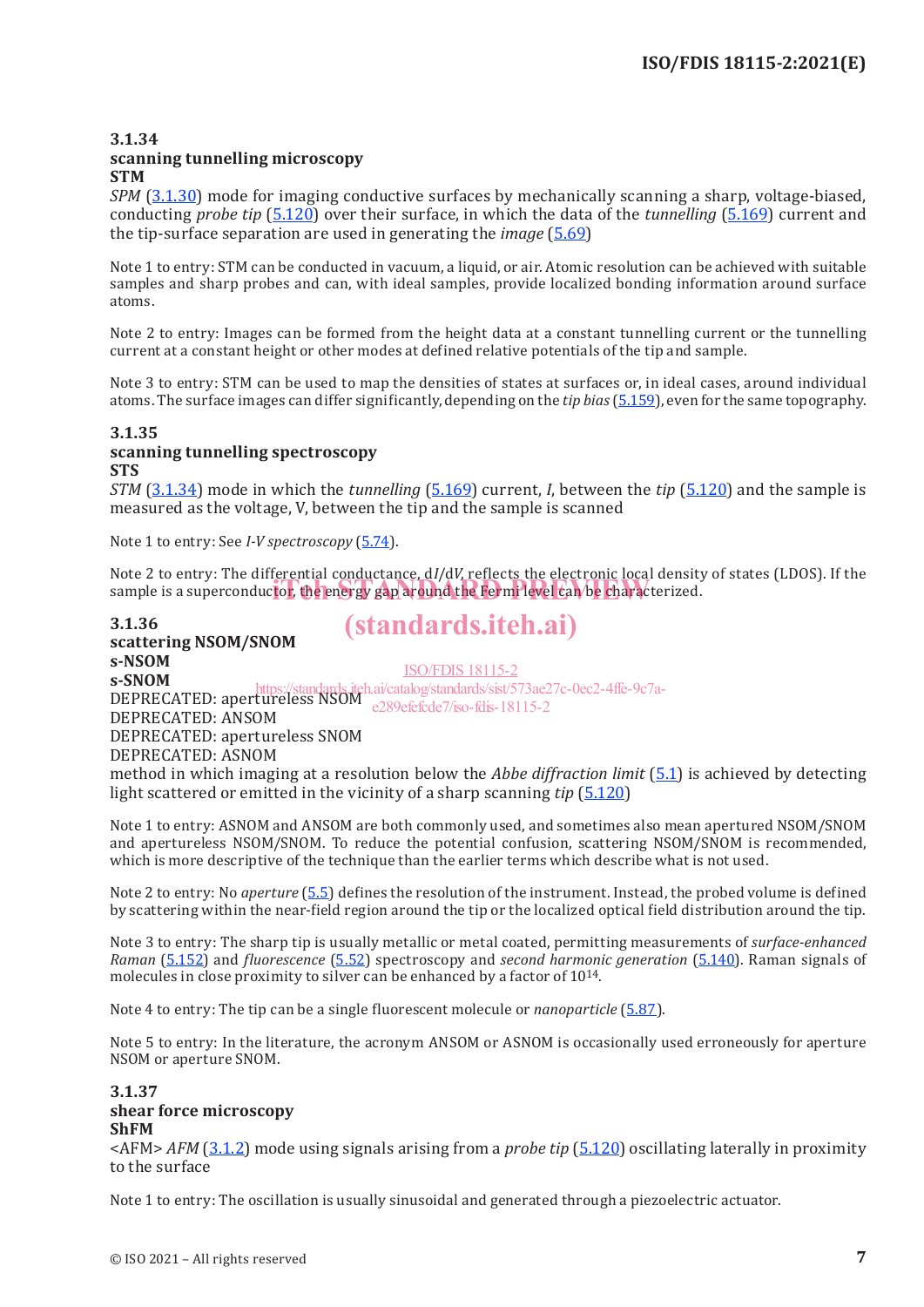#### **3.1.38**

#### **spin-polarized scanning tunnelling microscopy SP-STM**

DEPRECATED: spin-resolved tunnelling microscopy

DEPRECATED: SRTM

<STM> *STM* (3.1.34) mode in which a magnetically ordered (ferromagnetic or antiferromagnetic) STM *tip* (5.120) is scanned over a sample surface to image two-dimensional magnetic structures on the nanometre scale by measuring the spin-dependent *tunnelling* (5.169) current

#### **3.1.39**

#### **spin-polarized scanning tunnelling spectroscopy SP-STS**

*STS* (3.1.35) mode in which a magnetically ordered (ferromagnetic or antiferromagnetic) STM tip is scanned over a sample surface to perform spin-polarized *tunnelling* (5.169) spectroscopy to probe the magnetic and electronic structures of the sample surface on the nanometre scale

**3.1.40 static-mode AFM**

#### **static AFM**

<AFM> *AFM* (3.1.2) mode of scanning the *probe* (5.109) where a control parameter is maintained essentially constant or of scanning a control parameter at a fixed point in the raster array at the sample surface

Note 1 to entry: The control parameter can be, for example, force or height.

#### **3.1.41**

#### **tip-enhanced fluorescence spectroscopy** iTeh STANDARD PREVIEW (standards.iteh.ai)

**TEFS** <NSOM, SNOM> enhanced fluorescence observed with a metal *tip* (5.120) in close proximity to a sample surface illuminated with suitably polarized ligh<u>t <sub>O/FDIS</sub> 18115-2</u>

https://standards.iteh.ai/catalog/standards/sist/573ae27c-0ec2-4ffe-9c7a-<br>Note 1 to entry: See *tip-enhanced Raman spectroscopy* (3.1.42). Filis-18115-2 **e289efefcde7/iso-**fdis-18115-2

#### **3.1.42**

#### **tip-enhanced Raman spectroscopy**

#### **TERS**

<NSOM, SNOM> enhanced *Raman effect* (5.128) observed with a metal *tip* (5.120) in close proximity to a sample surface illuminated with suitably polarized light

Note 1 to entry: See *tip-enhanced fluorescence spectroscopy* (3.1.41), *surface-enhanced Raman scattering* (5.151).

#### **3.1.43 ultrasonic force microscopy UFM**

<AFM> *AFM* (3.1.2) mode in which an ultrasonic wave is injected through the *probe* (5.109) to observe the surface or subsurface mechanical structure

#### **4 Terms for contact mechanics models**

#### **4.1**

#### **Burnham-Colton-Pollock model**

**BCP** semi-empirical model of *tip* (5.120) and surface contact that assumes that long-range forces act only outside the contact area

Note 1 to entry: See Reference [1].